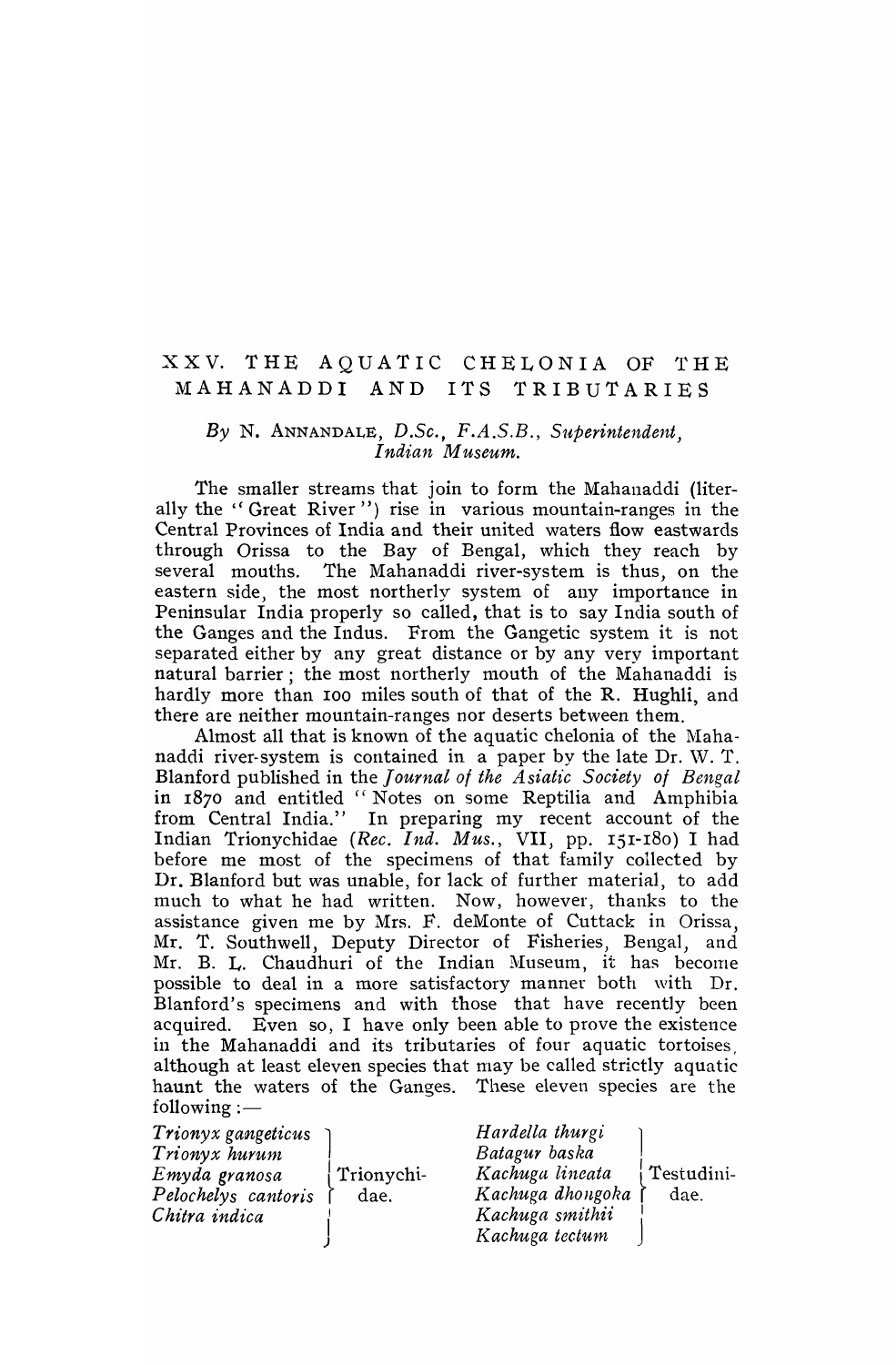It is probable that at least three of the Gangetic Testudinidae also occur in the Mahanaddi system, viz., *Kachuga lineata, K. dhongoka* and *Batagur baska.* Of the first I have examined a young specimen taken by the late Dr. W T. Blanford<sup>1</sup> in the lower reaches of the Godaveri, while the second is represented in the Indian Museum by quite typical examples from the Nerbadda and from Hyderabad, and the third by a skull from the Goda veri. Of the four forms, moreover, of which specimens have actually been obtained from the Mahanaddi, three are so closely related to Gangetic forms that they may be regarded merely as subspecies or local races thereof. The distribution of the fourth is still very imperfectly known; it may occur in the upper reaches of the Ganges.

The following are tbe four tortoises actually known to live in the Mahanaddi  $:$ 

TRIONYCHIDAE.

TESTUDINIDAE.

*K achuga tectum inter ..* 

*Trionyx gangeticus mahanaddicus,*  subsp. nov. *Trionyx leithii. Emyda granosa intermedia.* 

*media.* 

The type specimens of all except *Trionyx leithii* are in the collection of the Indian Museum.

## Fam. TRIONVCHIDAE.

TRIONYX GANGETICUS MAHANADDICUS, subsp. nov.

*Trionyx gangeticus, Cuv. var. (partim), Blanford, J.A.S.B. (2)* XXXIX, p. 344 (1870).

*Trionyx gangeticus,* Annandale, *Rec. Ind. Mus.* VII, Addenda Nos. 16781, 16791, 16792, 1087-8, p. 180, pl. v, fig. 2 (1912).

Closely allied as the Mahanaddi  $Trionyx$  is to the typical  $T$ *gangeticus* I now think, after exanlining a fully adult specimen, that it must be recognized as a distinct race. It may be defined as follows : $-$ 

Costal plates eight pairs, the jast well developed and in contact in the middle line; two neurals between the first pair of costals; plates coarsely pitted and vermiculate. Epiplastra narrowly separated in front of the entoplastron, which forms an obtuse angle; existing plastral callosities very large, but no entoplastral callosity. Plastron as in  $T$  gangeticus.

Head moderate; snout (on skull) considerably longer than orbit; interorbital region, in the adult, a little narrower than the nasal fossa; postorbital arch about half as wide as greatest diameter of orbit; mandible with inner edge strongly raised,

<sup>1</sup> Identified by Dr. Blanford as "Batagur ellioti?" J.A.S.B. (2) 1879, p. 110.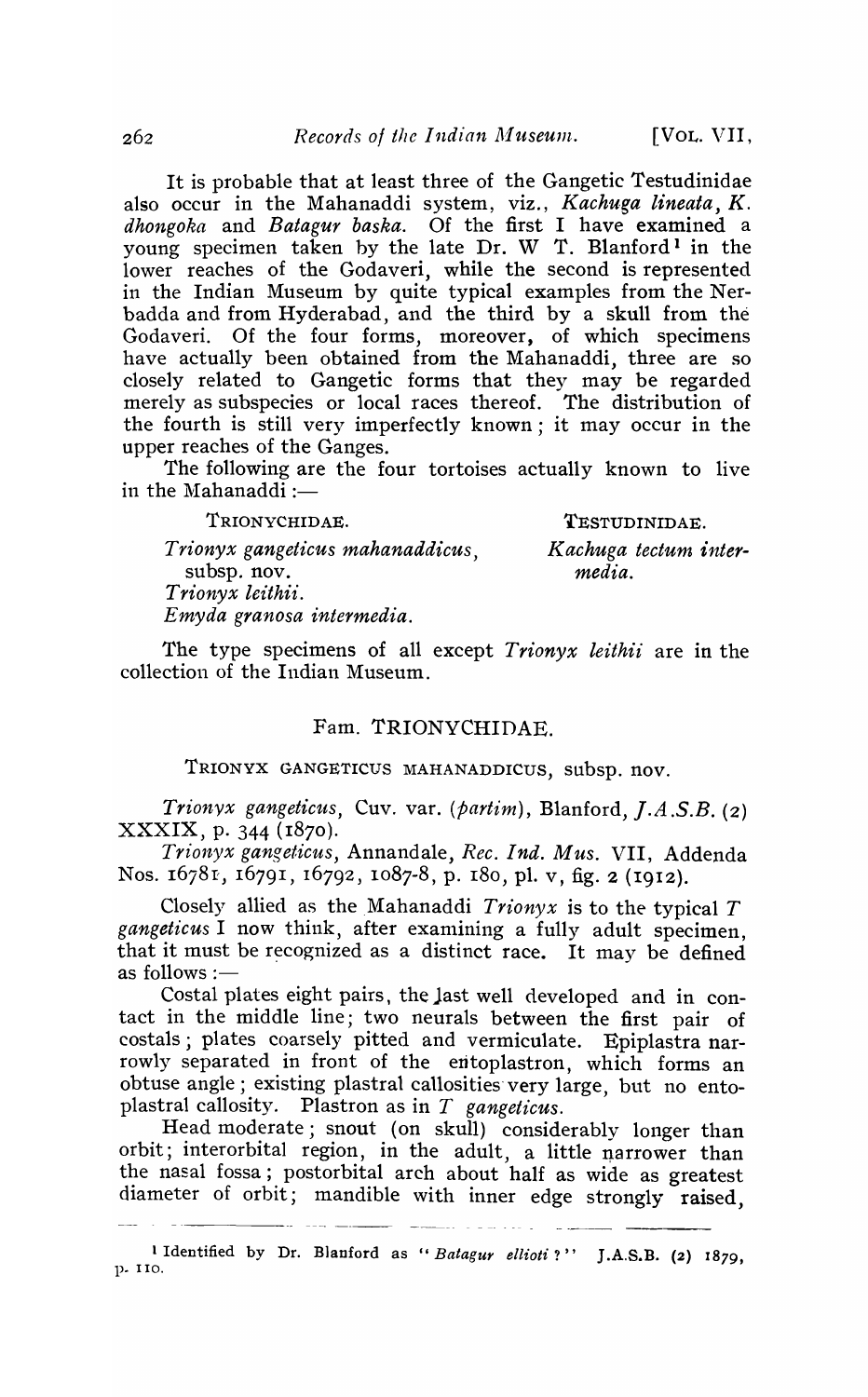forming a sharp ridge, which sends off a short triangular tubercle at the symphysis; *immediately in Iront 01 this tubercle a deep transverse semi-circular depression; diameter of mandible at symphysis equal to or a little less than greatest diameter of orbit; a faint ,longitud",'nal ridge in this region; alveolar part 01 the lower iaw relatively shorter than in* T. gangeticus; *coronal bone more nearly vertical; both iaws, in adult, less blunt at the tip.* Branchial skeleton as in *T gangeticus.* 

*Dorsal surlace 01 carapace pale olive without radiating lines in the young; in the adult, dark olive with pale yellowish vermiculate veinings over the bony carapace and a more or less distinct ntarbling on the margin;* dorsal surface of limbs and neck dark olive, the anterior part of the latter marbled with dull yellow; *head yellowish olive* in old individuals, green in young ones; on the vertex behind the eyes two broad, dark olive  $\land$ -shaped bars of irregular outline and often more or less interrupted; a straight but otherwise similar bar running obliquely on each side from behind the eye to near the, gape; *numerous dark-olive spots of different sizes between and behind the bars, between the eyes, on the snout and the sides of the head; these spots growing relatively larger with age;* the whole ventral surface greyish white.

*Distribution.*-Hasdo river (tributary of the upper Mahanaddi), Bilaspur district, Central Provinces; Sambalpur and Cuttack, Orissa.

*Type.-Skeleton* (skin of head in spirit): No. 17014 in the-Indian Museum Register of Reptiles, etc.

I have examined four individuals in the flesh and after preservation, as well as the two young skulls obtained by Dr. Blanford in the Hasdo river; three of my specimens were obtained by Mrs. F. deMonte from fishermen at Cuttack, which is situated at' the upper end of the Mahanaddi delta, while the fourth was taken at Sambalpur, some distance higher up the river, by Mr. B. L. Chaudhuri. In skull-characters the six individuals agree closely, allowance being made for differences in age. It is evident that in this race pigmentation increases with age, the opposite being the case in that of the Ganges; for the young specimens are stated by Dr. Blanford to have had no dark markings on the carapace and apparently only a dark veining on the head, while the largest individual examined (the type) was much darker than others of smaller size. The entire disk of this individual (a male) was 70 cm. long by 55 cm. broad, while the bony carapace was  $38$  cm. by 46 cm.

It is evident that Dr. Blanford was dealing with two distinct species in writing the description cited above, for the very young individuals to which he referred as being ocellate on the back actually represent not the new subspecies but *T leithii,* Gray. The skull of that species is narrower than that of either form of *T* gangeticus, the symphysis of the lower jaw longer and the inner edge of the mandible without any trace of a ridge.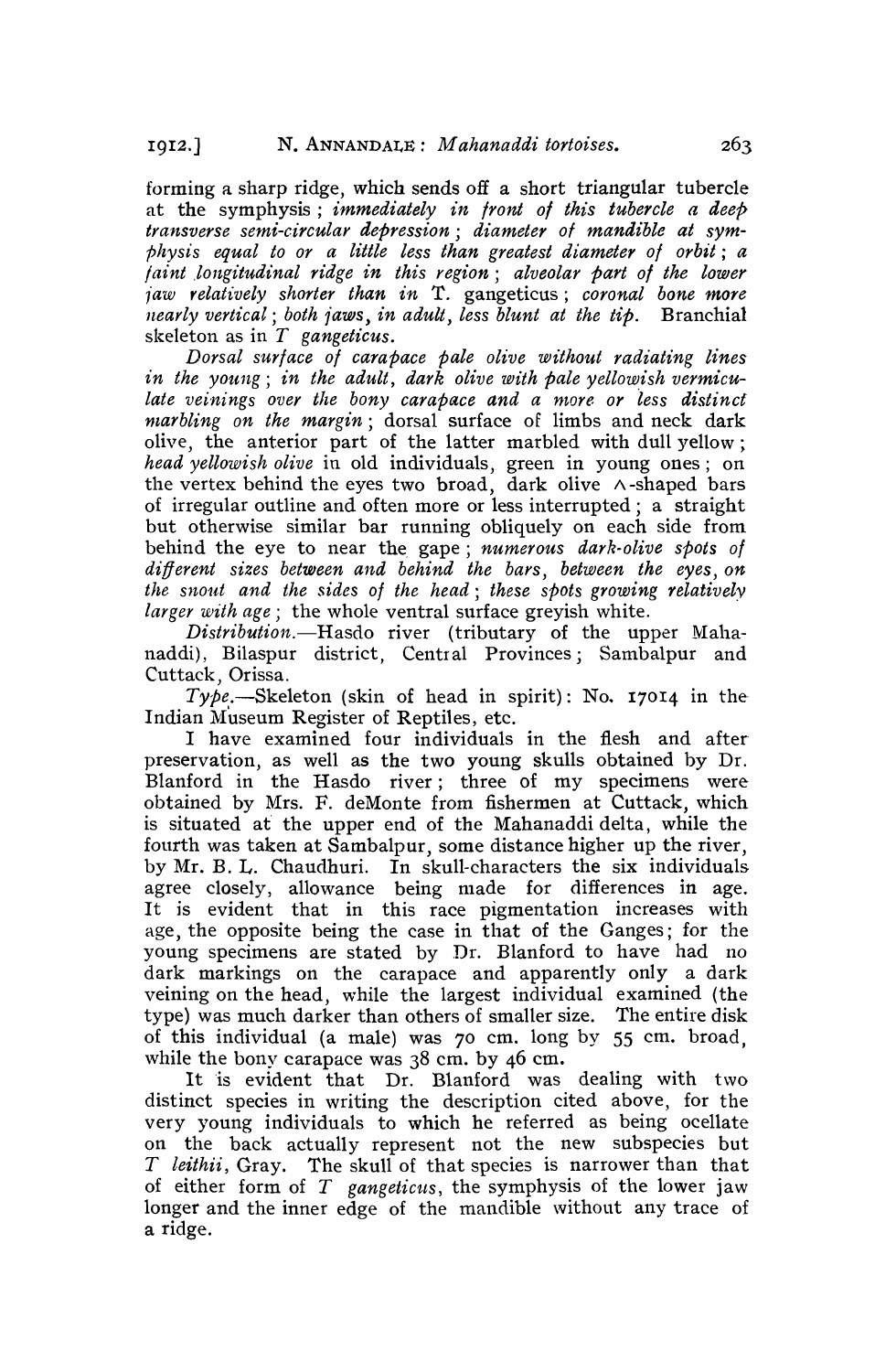The following are the measurements of four skulls of *T* gangeticus mahanaddicus :-

|                                            | No. 17014. No. 16790. No. 15912 No. 1088. |                          |         |  |                     |       |                   |  |  |
|--------------------------------------------|-------------------------------------------|--------------------------|---------|--|---------------------|-------|-------------------|--|--|
| Length                                     | 100 mm.                                   |                          | 102 mm. |  | $87 \text{ mm}$ .   |       | $65 \text{ mm}$ . |  |  |
| Greatest breadth                           | 97                                        | $\overline{\phantom{a}}$ | 73,     |  | 65                  |       | , 44,             |  |  |
| Length of snout                            |                                           |                          |         |  | 29, 27, 24, 24, 17, |       |                   |  |  |
| Length of orbit                            |                                           | 18,                      | 15,     |  | I5, 13,             |       |                   |  |  |
| Width of postorbital<br>arch               |                                           | 8,                       | 7,      |  | 8,                  |       | 4,                |  |  |
| Interorbital width<br>Width of nasal aper- |                                           | 13,                      | 13,     |  | 15,                 |       |                   |  |  |
| ture<br>Length of mandibular               |                                           | $17,$ ,                  | $16$ ,  |  | 15,                 |       |                   |  |  |
| symphysis                                  | 18                                        | $\overline{\mathbf{v}}$  | 16,     |  | $r_4$               | $,$ , |                   |  |  |

No. 1088 is one of Dr. Blanford's specimens from the Hasdo river in the Central Provinces; the other skulls are from Orissa. The length of the skull is measured in each case from the tip of the snout to that of the articular condyle.

#### TRIONVX LEITHI1 (GRAY) (1870).

*Aspilus cariniferus (partim), Gray, Suppl. Cat. Sch. Rept.* I, p. 101 (1870).

*Trionyx gangeticus, Cuv. var. (partim), Blanford, J.A. S.B.* (2) XXXIX, p. 344 (r87o)

*Trionyx leithii* and *gangeticus* (*partim*), Gray, P. *Z S.* 1873, pp. 49 and  $\alpha$ 7, fig. 3 (p 48), pl. viii.

*Trionyx* sp. ?, Blanford, J *A.* S. B. (2) XLVIII, p. 110 (1879). *Trionyx leithii, Boulenger, Cat. Chel. Brit. Mus., p. 249 (1889)* and *Faun. Brit. Ind.* Rept., p. 12; Annandale, Rec. Ind. Mus. VII, pp. 159, 160, fig. 2 (1912).

Young specimens of this species were obtained by the late Dr. W. T. Blanford in the Hasdo river. The species is also known from the Western Ghats and the Godaveri, Kistna and Nelambar rivers and is said to occur in the Indus or the Upper Ganges.

## EMYDA GRANOSA INTERMEDIA, Annandale.

*Emyda vittata?* Peters, Blanford, *J* A. S. B. (2) XXXIX, p. 343 (1870).

*Emyda vittata, id., ibid.* XLVIII, p. III (1879): Annandale, *Rec. Ind. Mus.* I, p. 397 (I907).

*Emyda granosa intermedia, id. ibid.* VII, pp. 171, 172, pl. VI, fig. 3 (1912).

I have recently examined several additional specimens from Cuttack and Sambalpur. They agree well with the type, except that one old male has the shell olive-brown instead of olive-green.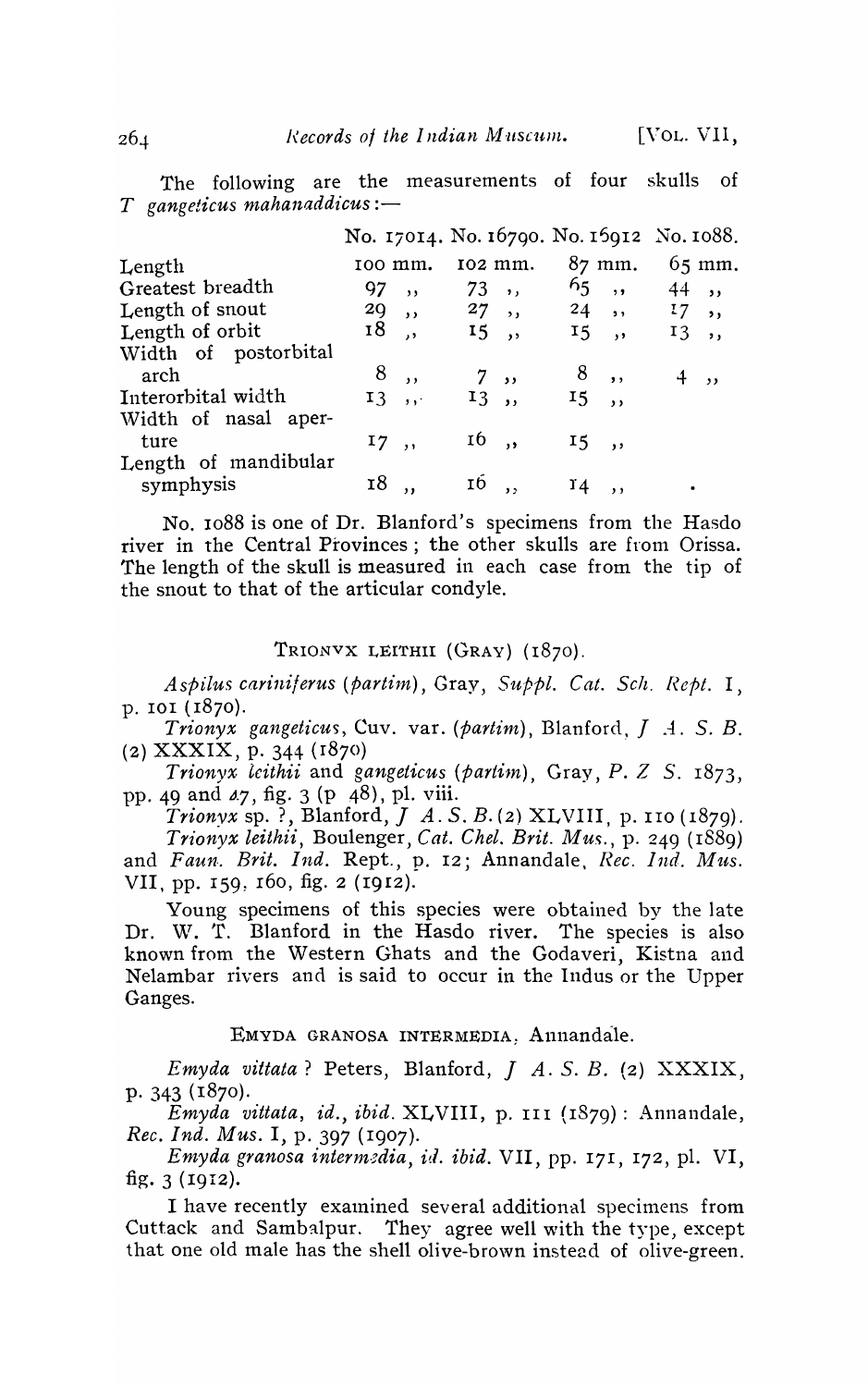The dark reticulation is, however, well marked on its disk. The disk of my largest specimen (a female) measures 306 X 270 mm. The race is apparently found all over central and eastern India from the headwaters of the Mahanaddi to the mouth of the Godaveri.

## Fam. TESTUDINIDAE.

#### KACHUGA TECTUM 1NTERMED1A (Blanford).

*Entys (Pangshura) tectum,* Bell var. *intermedia,* Blanford, *J.A .S.B.* (2) XXXIX, p. 339, pl. xiv.

*Pangshura tecta* var. *intermedia, id., ibid.* XLVIII, p. 110.

*Kachuga intermedia, Boulenger, Faun. Brit. Ind. Rept., p. 43.* 

This form is very common both at Cuttack and at Sambalpur; I have examined a large series of living examples as well as many skeletons and skulls. So far as I can discover, there is no *constant* structural difference between it and the K. *tectum* of the Ganges, although in the great majority of individuals the second neural plate is much shorter. I have, however, seen individuals of *intermedia* in which it was no longer than is usual in *tectum*, and of the true *tectunt* in which it was just as short as it is in *intermedia* ; nor is the outline of its posterior margin by any means constant in either race. The coloration of the two races is, however, always different, at any rate in fresh or well preserved specimens, and in young individuals of *intermedia* the carapace is never so deep in the middle as it is in the Gangetic race. The carapace of *intermedia* is always much paler than it is in the true *tectum* and instead of the posterior part of the head being occupied by a broad V-shaped red or orange mark, it is for the most part of the same dull olive as the snout. There is always a conspicuous red spot behind each tympanum and sometimes less distinct and paler red marks can be detected on the top of the head behind the eyes. There are no spots on the dorsal surface of the limbs, but the thighs and often the upper arms are striped with pale olive. In the true *tectum* it is noteworthy that the V-shaped red or orange mark on the head is occasionally broken up into a coronal of spots.

The shell of the largest specimen of the race *intermedia* that I have measured is 260 mm. long by 245 mm. wide, the measurements being taken along the curves. I cannot distinguish the skulls of the two races.

It is probable that the race *intermedia* occurs all over the river-systems of the Mahanaddi and the Godaveri and that the typical *tectum*<sup>1</sup> is confined to those of the Indus, the Ganges and the Brahmaputra. Several specimens from the Godaveri in the collection of the Indian Museum were labelled *"teetun?'''* by the late Dr. J. Anderson, but a close comparison has assured me that

<sup>1</sup> Siebenrock regards *Pangshura cochinchinensis,* l'irant, as a synonym of *K. tectum: see Tirant, Etudes Div. Miss. Pavie III, p. 494, and Siebenrock, Zool.* Jahrb. Suppl. X. 1909, p. 454.